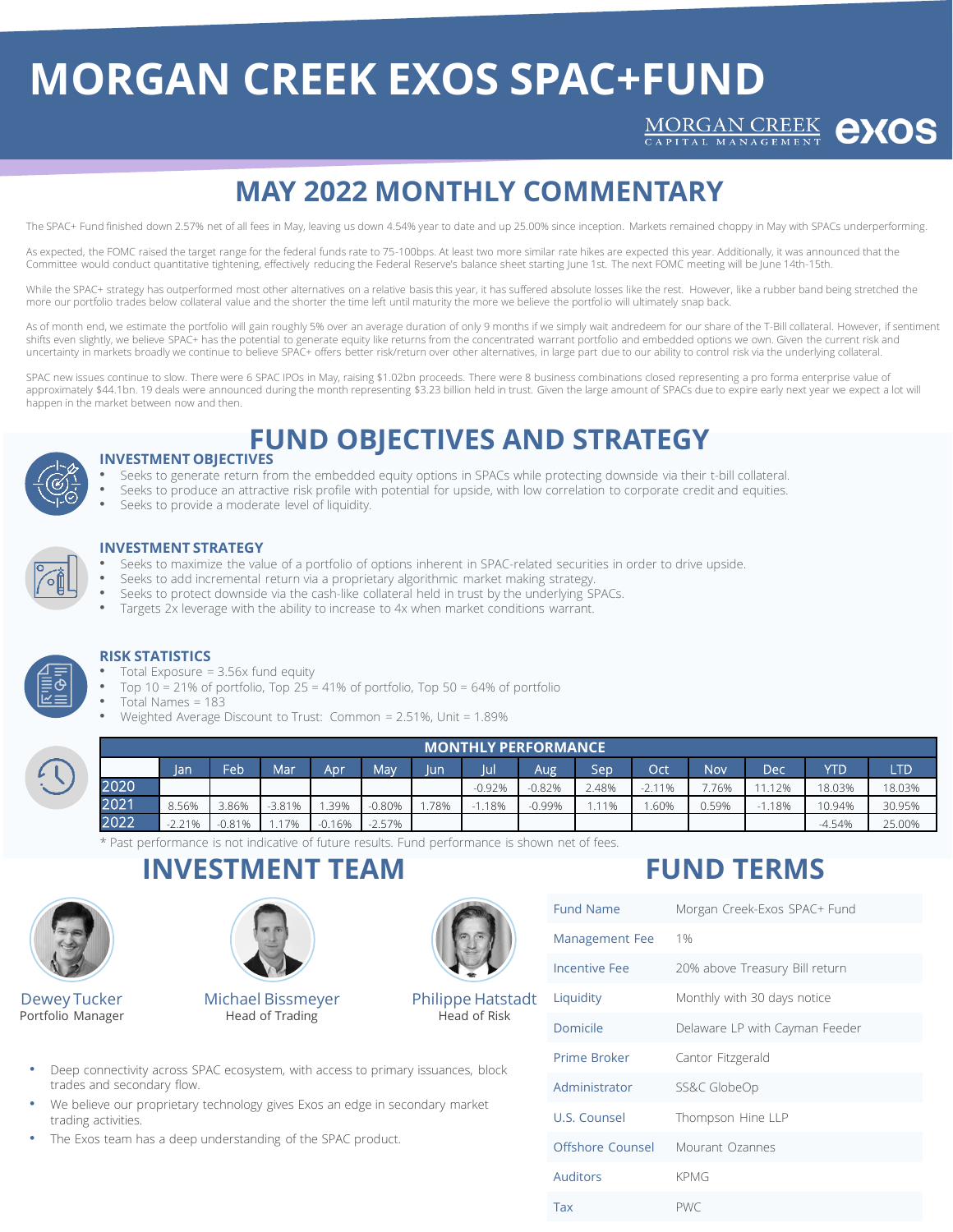## **MORGAN CREEK - EXOS SPAC+ FUND**

## MORGAN CREEK **CXOS**

### **FUND PERFORMANCE STATISTICS**

| <b>Statistics</b>                   | SPAC+    | <b>S&amp;P 500</b> | IG<br><b>Bonds</b> | <b>HY</b><br><b>Bonds</b> | <b>US</b><br><b>Treasurv</b> |
|-------------------------------------|----------|--------------------|--------------------|---------------------------|------------------------------|
| Cumulative Return (since inception) | 25.00%   | 37.25%             | $-10.90%$          | 5.97%                     | $-13.72%$                    |
| Annualized Compound Return          | 12.35%   | 17.96%             | $-5.84%$           | 3.07%                     | $-7.41%$                     |
| Sharpe Ratio                        | 0.96     | 1.11               | $-0.73$            | 0.46                      | $-1.33$                      |
| Sortino Ratio                       | 2.81     | 1.98               | $-0.87$            | 0.78                      | $-1.35$                      |
| Avg. Monthly Gain                   | 3.77%    | 4.27%              | 1.63%              | 1.55%                     | 0.85%                        |
| Avg. Monthly Loss                   | $-1.46%$ | $-3.72%$           | $-1.83%$           | $-1.13%$                  | $-1.58%$                     |
| Max. Drawdown                       | $-6.07%$ | $-12.99%$          | $-16.09%$          | $-8.72%$                  | $-14.98%$                    |
| Annualized Std. Deviation           | 12.82%   | 16.23%             | 8.03%              | 6.63%                     | 5.58%                        |
| % of Winning Months                 | 47.83%   | 65.22%             | 39.13%             | 52.17%                    | 39.13%                       |
| Correlation                         |          | 0.22               | 0.14               | 0.16                      | 0.06                         |

### **Risk-Return Comparison Growth of \$1,000**





■ SPAC+ ■ S&P 500 ■ IG Bonds ■ HY Bonds ■ US Treasury

### *Benchmark Definitions* S&P 500: SPY - SPDR S&P 500 ETF

Investment Grade Bonds: LQD - iShares iBoxx \$ Investment Grade Corporate Bond ETF High Yield Bonds: HYG - iShares iBoxx \$ High Yield Corporate Bond ETF US Treasury Bonds: IEF - iShares 7-10 Year Treasury Bond ETF

SPAC+ returns are presented net of fees. Past performance is not indicative of future performance. Sharpe Ratio is the difference between the returns of the investment and the risk-free return, divided by the standard deviation of the investment. Risk free rate assumed to be 0%.